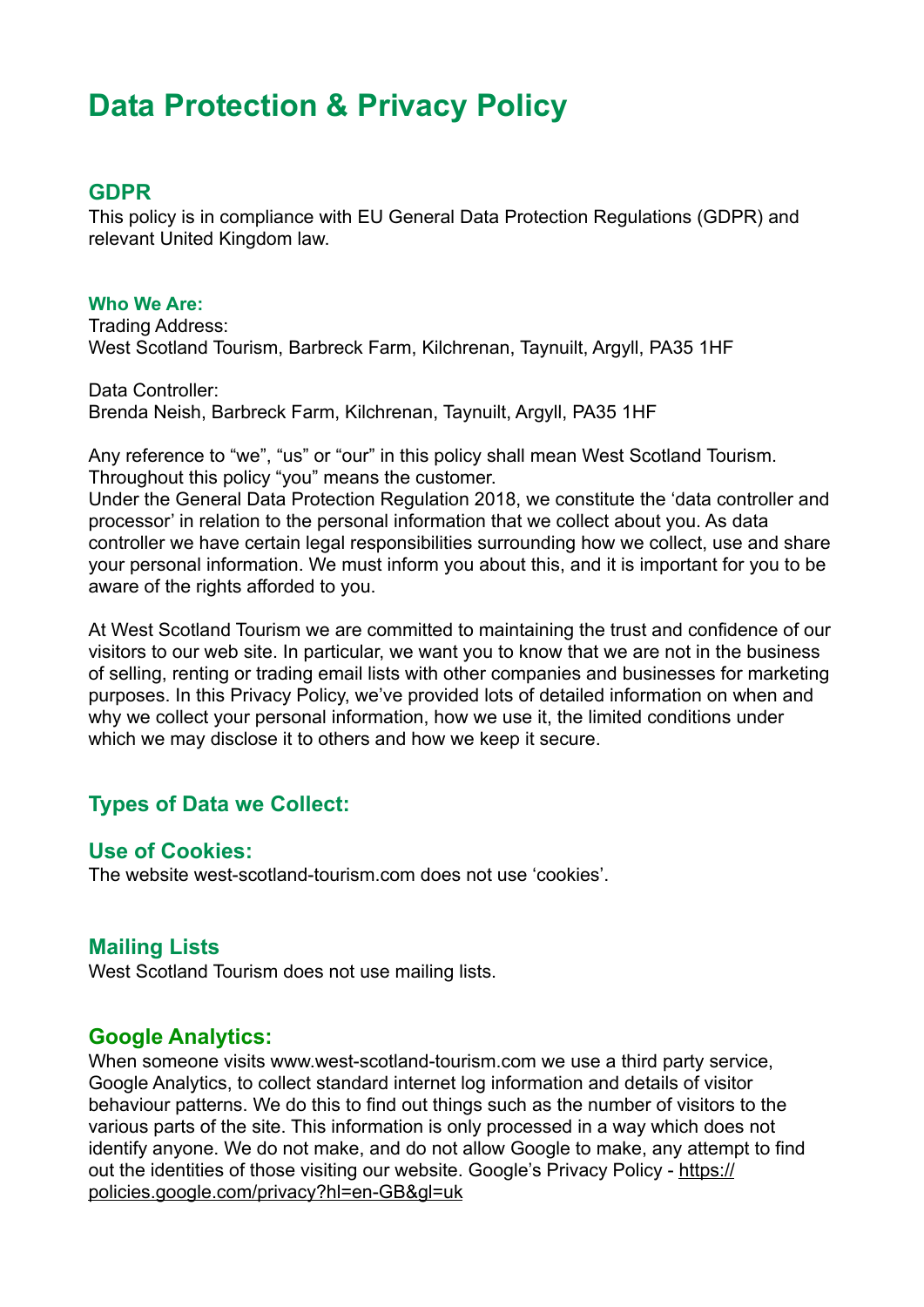# **Enquiry / Booking Form**

If you use our online Enquiry Form then you agree to our transmission, storage and use of the information you supply. This information is used solely by us to contact you in response to your enquiry.

Your information is processed by, but not stored on, our server.

We undertake not use your contact information for future marketing; nor will we pass your information to any third party.

#### **Information We Collect**

Information you provide to us:

a) Personal information that you provide to us includes your contact details: your name, email address, phone number and postal address.

b) Your correspondence - if you contact us, we may keep a record of that correspondence.

# **How Long We Keep Your Information**

We will not keep your personal information for longer than necessary for our business purposes or for legal requirements.

For example:

- When you expressed an interest in our services, to provide you with information about our services.
- If you use our services.

If you use our services we will keep your information for 5 years for tax purposes, to deal with queries, complaints or legal claims you may have, unless you have requested that we stop holding or sending you information sooner.

# **Children**

Our website is not targeted at children but in any event personal information will not knowingly be collected from children under sixteen years without parental consent.

# **Your Rights in Relation to your Personal Information**

If you have any questions in relation to our use of your personal information, you should first contact us. You have the right to request a copy of the information which we hold about you. This is called a Data Subject Access Request and is in reference to the following:

- Provide you with further details as to how we use your personal information.
- Provide you with a copy of personal information we have collected about you.
- Update any inaccuracies in the personal information we hold.
- Delete any personal information that we no longer have lawful grounds to use.

• Object to our use of your personal information if our use of your personal information is causing you undue harm. In such cases we must cease using your personal information for that purpose.

We want to make sure that your personal information is accurate and up to date. You may ask us to correct or remove information you think is inaccurate. We will acknowledge and respond to your request within one month of receiving your request.